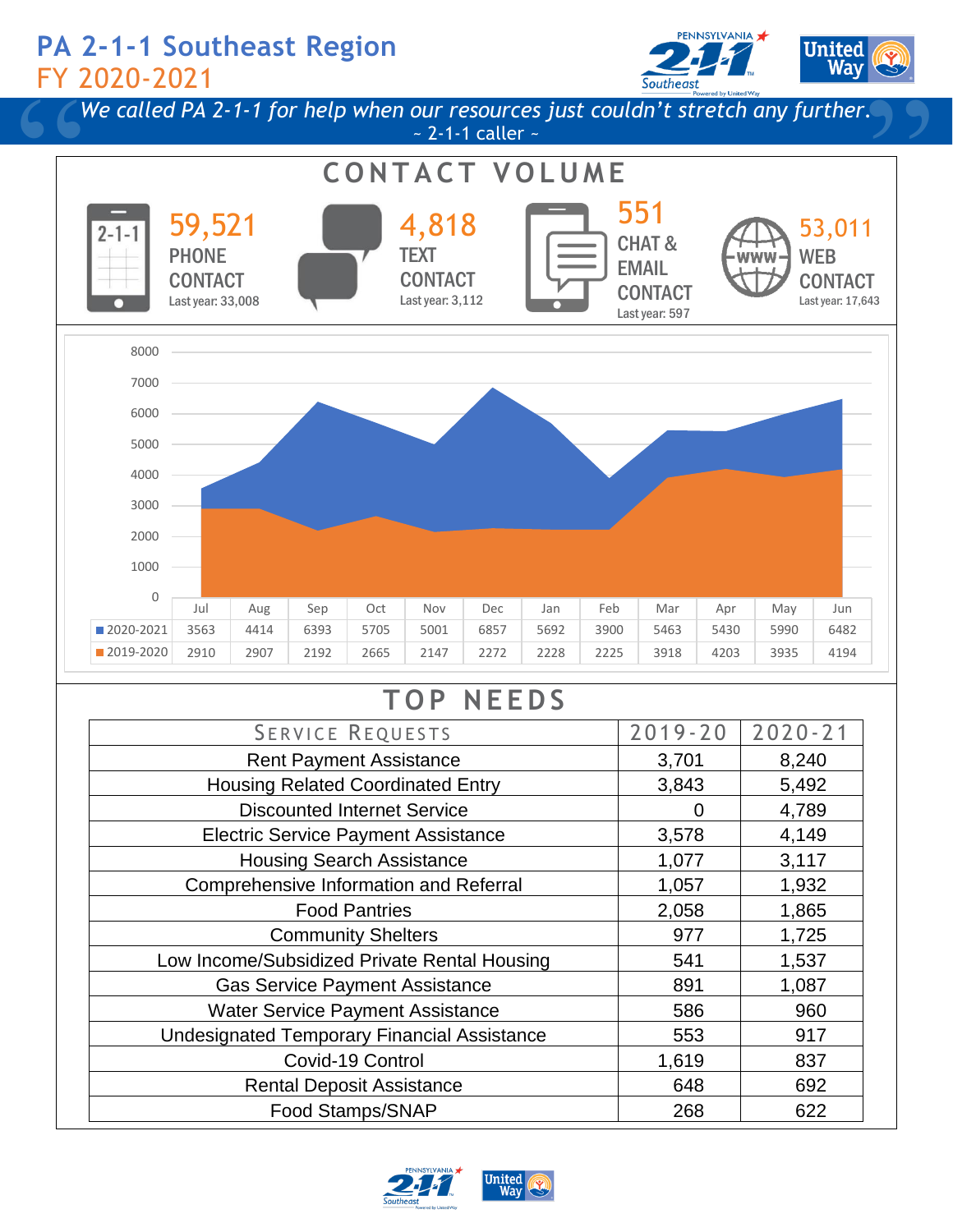## **PA 2-1-1 Southeast Region: 2020 – 2021 Fiscal Year Report**

## **U N M E T N E E D S**

If services do not exist to meet an inquirer's need or if they are deemed ineligible, 2-1-1 records that as an unmet need. In these cases, 2-1-1 resource navigators explore other services that may be of assistance.

| 01 011/1LI IILLDJ                        |    |
|------------------------------------------|----|
| <b>Housing Related Coordinated Entry</b> | 74 |
| <b>Rent Payment Assistance</b>           | 55 |
| <b>Discounted Internet Service</b>       | 43 |
| <b>Automotive Repair and Maintenance</b> | 26 |
| <b>Rental Deposit Assistance</b>         | 25 |
| Automobile Payment Assistance            | 24 |
| Motel Bill Payment Assistance            | 23 |
| <b>Homeless Motel Vouchers</b>           | 22 |
| Cable Service Payment Assistance         | 20 |
| <b>Property Tax Payment Assistance</b>   | 19 |
| <b>Community Shelters</b>                | 18 |
| Sewer Service Payment Assistance         | 18 |
| Electric Service Payment Assistance      | 17 |
| <b>Transportation Expense Assistance</b> | 17 |
| Air Conditioners                         | 12 |

### TOP IINMET NEEDS





Ineligible - Family / Household Composition<br>Ineligible - Health / Disability Status

Ineligible - Employment Status Ineligible - Military Discharge Status Refused Resource - Cost of Service<br>Refused Resource - Medical / Health Obstacle Refused Resource - No Transportation



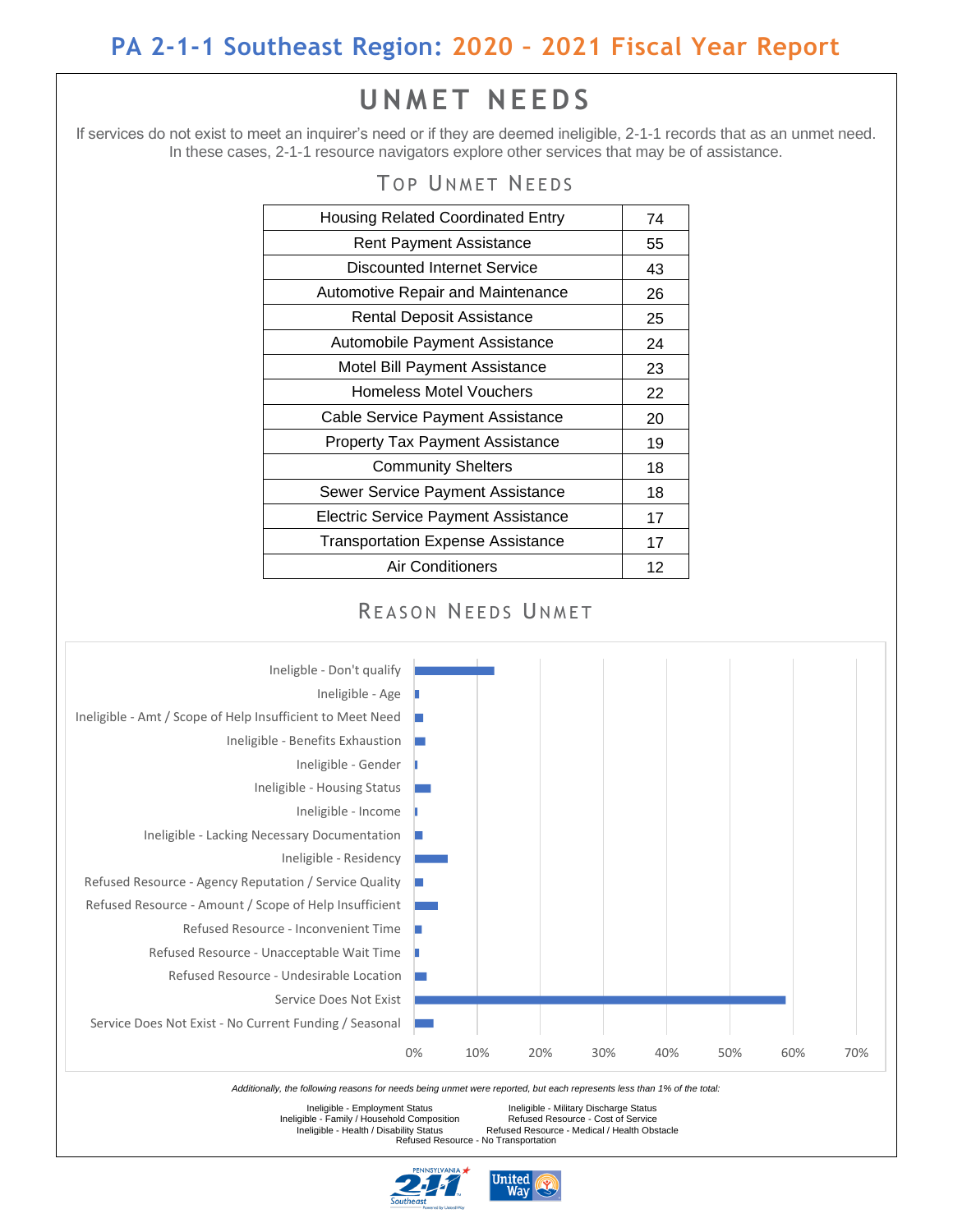## **PA 2-1-1 Southeast Region: 2020 – 2021 Fiscal Year Report**